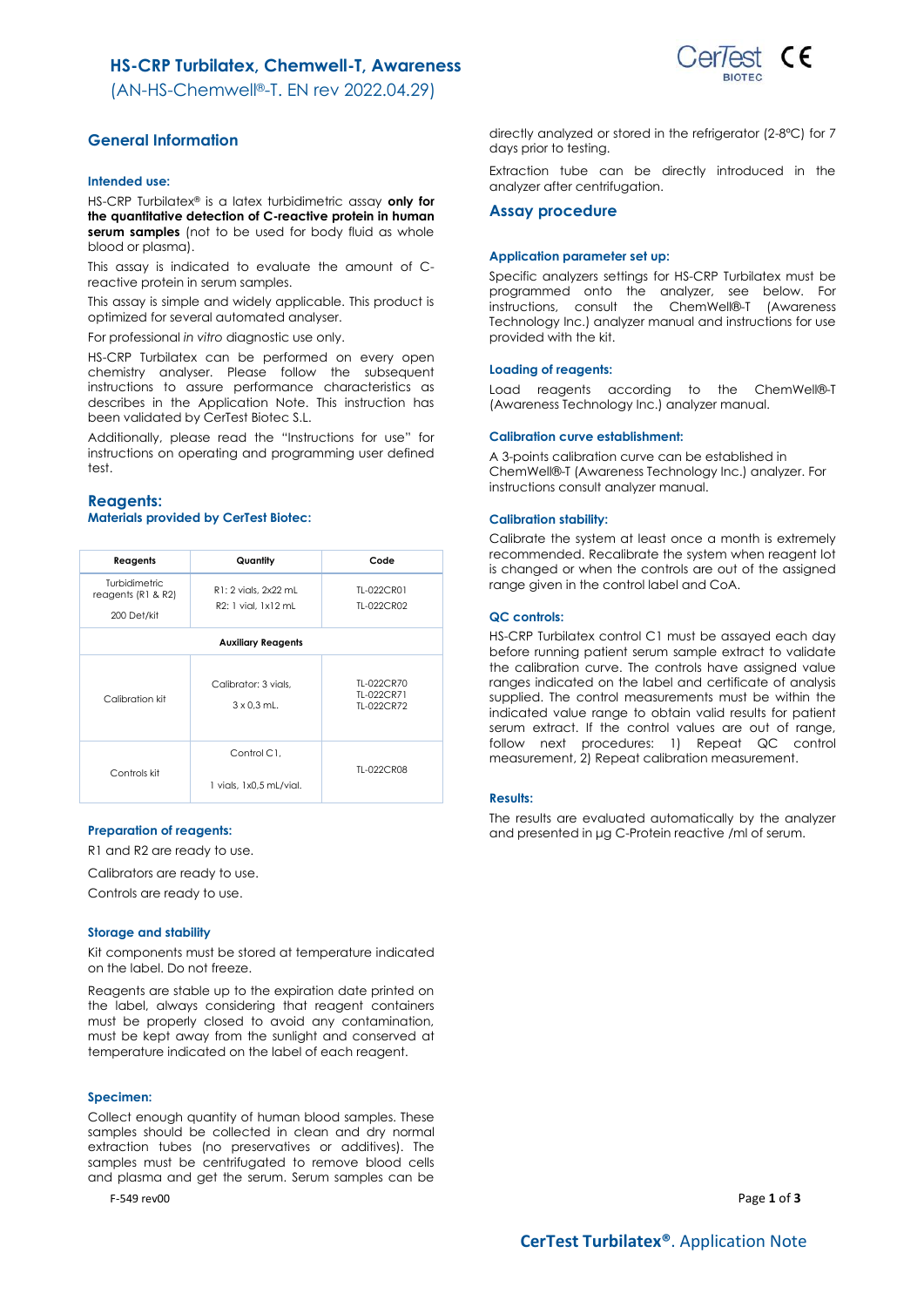# **HS-CRP Turbilatex, Chemwell-T, Awareness**



(AN-HS-Chemwell®-T. EN rev 2022.04.29)

## **Performance characteristics**

The following results have been obtained during the validation of HS-CRP Turbilatex.

## **Linearity:**

HS-CRP Turbilatex using calibrator kit is linear in the calibration range of 0.0-20 μg /ml of serum.



*\*Data obtained by the analyser Biolis 24i (Tokyo Boeki)*

### **Measuring range:**

HS-CRP Turbilatex assay measuring range is 0-20 μg /mL of serum.

### **Prozone effect:**

Using the reported parameters, no hook effect was observed in values lower than 640 μg /mL of serum because we have not found in any of the dilutions made an antigen concentration that give us a false negative (below our cut-off).

*\*Data obtained by the analyser Biolis 24i (Tokyo Boeki)*

### **Detection limit:**

**Limit of detection (LOD): 0.1 μg /mL of serum.** A dilution with four times LoB concentration antigen is made. This concentration is measured for twenty times and mean, and standard deviation is calculated. LoD is calculated as follows:

LoD=LoB+1.645\*SD

**Limit of quantification (LOQ): 1.0 μg /mL of serum.** The limit of quantification is defined as the lowest concentration whose CV is less than 20%.

*\*Data obtained by the analyser Biolis 24i (Tokyo Boeki)*

### **Precision:**

HS-CRP Turbilatex was tested with three different controls levels.

|                   | Low                | Medium             | High            |
|-------------------|--------------------|--------------------|-----------------|
|                   | $(1.0 \,\mu g/ml)$ | $(5.0 \,\mu g/ml)$ | $(20 \mu g/ml)$ |
| N                 | 20                 | 20                 | 20              |
| Mean $(\mu g/ml)$ | 1.0                | 4.8                | 19.6            |
| SD (µg/ml)        | 0.1                | 0.2                | 0.9             |
| CV (%)            | 11.2%              | 5.2%               | 4.4%            |

*\*Data obtained by the analyser Biolis 24i (Tokyo Boeki)*

## **Method comparison**

Results obtained with HS-CRP Turbilatex were compared with CRP Ultra Spinreact.

|                                                      | Sensitivity | Specificity |
|------------------------------------------------------|-------------|-------------|
| <b>HS-CRP Turbilatex vs CRP</b><br>Ultra Spinreact ® | 100.0%      | 90.6%       |

*\*Data obtained by the analyser Biolis 24i (Tokyo Boeki)*

## **Shipping damage**

Please notify your distributor, it this product was received damaged.

## **Symbols key**

| <b>IVD</b> | For in vitro diagnostic use only     | والحفظ | Keep dry               |
|------------|--------------------------------------|--------|------------------------|
|            | Consult instructions for use         |        | Temperature limitation |
| <b>REF</b> | Catalogue number                     | LOT    | Lot number             |
|            | Use by                               | اعده   | Manufacturer           |
| Σ<br>n     | Contains sufficient for <n> test</n> | DIL    | Sample diluent         |
|            | Keep out of the sunlight             |        |                        |

## **Manufacturer**

#### **CERTEST BIOTEC**

Pol. Industrial Río Gállego II, Calle J, Nº 1, 50840, San Mateo de Gállego, Zaragoza (SPAIN) www.certest.es

### **NOTES**

Please refer to the instructions for use for the detailed information about the test on the following:

**Synthesis, Principle, Precautions, Reagents, Specimen collection, Interpretation of results.**